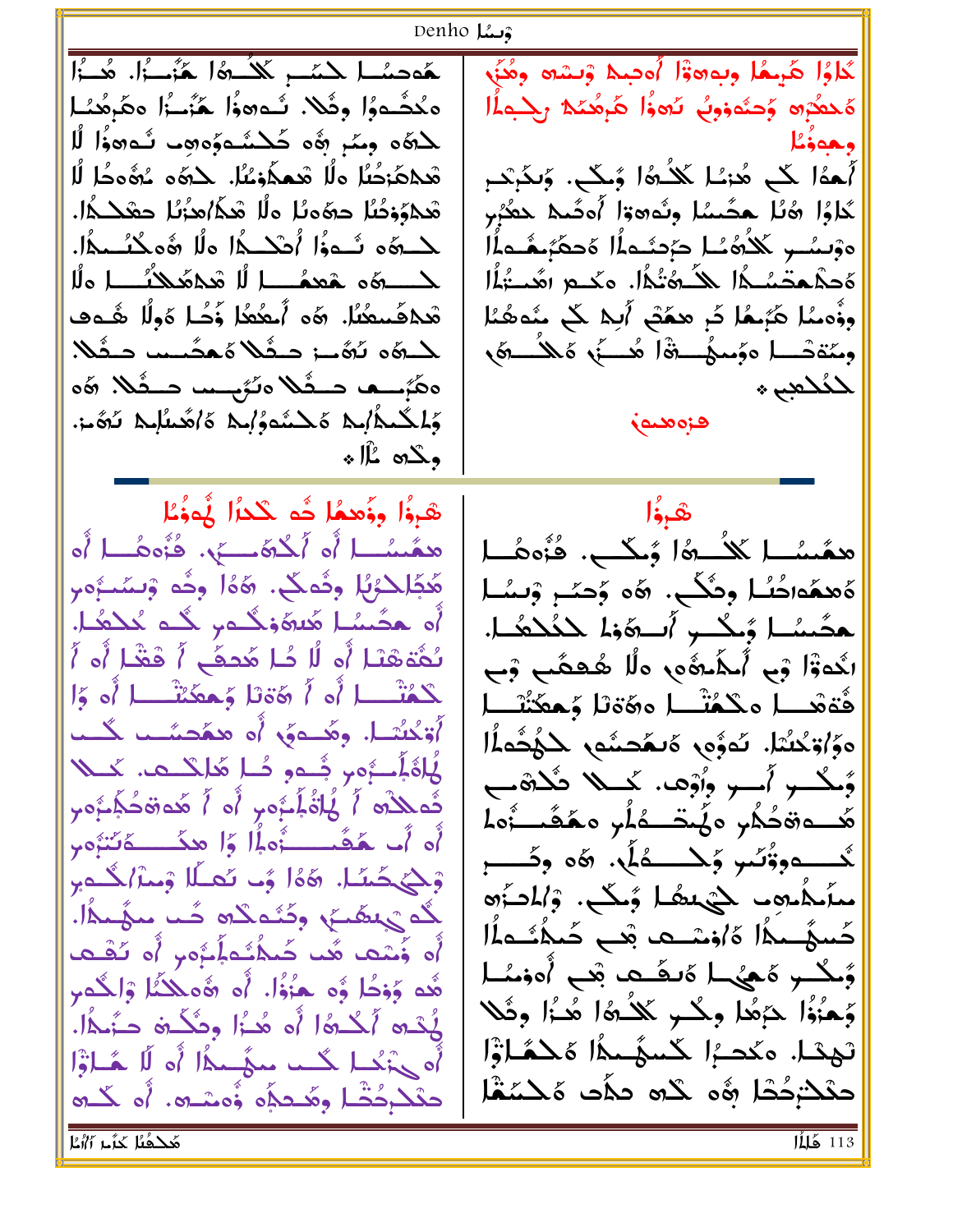Denho فلسكا حَيْثُه الصَّحِبُّ أَو ذَابٍ مَعْ السَّمَاءِ السَّمَاءِ. ھۆجىُّ قاھقتُا كَلاُ ھا تىگەت. مەئەملاھ ۋە أىڭگەسىرھ مالگىم. اُە هُهْدُمُّا وِهُداْا هوَمحْلًا نْ186. أَبِير هَده هُل كُم هُدارُ أو كُم سِزْهُ! وَهُوَا. وْمِ أَهِ هُذَا هَٰٓئُمَٰٓ وَمَلاَّدُهُا هِنَمحَعُّلُا. هَا هِـدًا أَه هُـزُا هَزْـزُا أَه أَكْـرَهُ| لَّا أَهمَّدِهِ وَلَّا هجَّههُ مِن. أَلَّا كَ هزَمعَتُنَا لَا هضَهكُمْ أَه لَا جَزَاجَكُمْ. هَتَمَّ مِنْ حَجَّةٍ وَمَالًا فِي مَعَصَدَقُـدًا ٱلْل آُب تَعلَلا جَلَّ قُبِلِلُهُ مَلْيَ هِ هُوَ وَ كَــــثَرِثُهُ الْمُؤْمَّرُ مِنْ الْمُؤْلَمُ مَسَنَّرُ الْمُؤْلَمُ مُسَلَّمًا مسَنَّدْهُـــا كَامًدــا هُمكَـــد مكَيحْــا ٱلمُتَمَّسَـدُ ٱسو وَحَـدُهُۥوُّرُلِ وَّحَـبٍ. حَالِكَتْمَا مْعَكَمْحَمْلَكُمْ. بُدُو كُد ەئغُەھُل مُەھىل. ەقْتەھرُنْل ھَرُتھَل هْلُمُصْــــَىٰ أَو تُعْدِمُـــا رُوَمِكْـــوبِر أَو هُعله. هُحكَمنُـها حُكُلّ وُلَكَـــ فَـٰقَعَزْنَا هَٰٓبَتَمَـا هَٰاِسًا گُـهِر. أَه حَـُـب ەُدېمُحشَــەلُمْ ا ھُ۔ وَ/ھــــدَى حكـــو. هَمْسُماْلِ وِحْكُمِّلِ أَو حُسب لَجُدْهِ إِلَيْهِ دەُكْب وِلَا ھُڏُدۇْەلُا سَكَسَّ. أَبِي وهُعكَـعِكْمَ أَحكَـمَا. أَه هَبُ خُمكَتُه لًا هُحكًا هُستَمَكَ. هَا هِـدًا هُـاهُ! أُه وْبِ أَهِ لِمُصَاةَ هَذَىعْقُلًا ضَرِ أَمِنَ ۖ أَيْ هَيُنْاا هَزَوْءَ. أُسِ وَكَـفُووْهُـُـا وَكَـٰ هزَسعُنُا. أَسْرَحِ إِحِرَاجَ الْمَرْوَيْكُمْ، كُـه جَاكَيْبَ. أَه أَسنَـا حـلًا هُكَـلًا هُمنّب حــلا هُـدْلقُــهُـلَــه لَما هُــمَّـنَ. فَائْعُنَــا. أَو كَــب سَــزَبِّدُا هِــدَا وَا حسَّناً أَبِ وتَفَعُدُا هِنُوهُا هَـ مَكَـٰهَـ تَعَمَّدُا هِنُومُلَّكَ حَيْضَنَّا أَ مَتَعَضَّلَـا مْعِقَتْـا ٱلمْلَمـــدُمْ. هَ‰ما مْبَــ تَسَّــداً. أَه هَءَ1 هُنبٌ أَه جُلاِّنبًا أَه أَحمُلًا شَوْثُكًا مَ حصَّلُه شُمَّوَةٌ لْكُتُبِّتِكِ. أَ شُـەۋە*ئىنَ*ى لِكَنگـەپ. أە وُلِّي هَفَىٰدا سُمحدًّا وُلكَّى شَـوُلا رُهُ مَكُمْ إِنَّ أَوْ يَنْتَبُ. لِلنُّفَ وَشَّهْ كَيُمْكَ وكُبِ حَذْهَكُمُ أَوْسِيُدِيْنَ أَصْحَبَتِيْ الْمَحْبَيْنَ الْمُحَمَّدَ وَسَوْرَةً أَ مَنْ بِمَكْتِبًا. أَو هُو نُووهواً وَب ٱلمَكْحُكْبُ. هِبْمِي شَـهِوواْ وَجَحِــٰهَا ـُـُمْـٰدِكُمِـرُومِ أَب أَبْحُـٰدُهُ ـٰهِ أَ لَـٰهُـُمَـنَّكُـٰدَا. أَو أَ كَلُّــدُمَدًا وُلِكْـــرِ ىفَكْتَــحٍ. هَصَتُــا أَحْسًا وُه أُصْلَحُكُ وَالْمَمْسًا. أَبْلَا شُــه وَاتْكَتَمْسْرُوْلِ 20مَتَبِ. أَلَمْكُمْ حَوْجِئْتُسِ رْجِئْنُبُومِ لِلنُووْوِبُ أَو نُـْ10وَّا لِلْحُبُّبَ َكْتُـُدووبُ نَـُددُوْۢا شَوْكُـكُمْ. هَثَرَهـكُمْ تَلْسُمُلَا أَو مِحَبَّمِكُورِ أَبِ مَحْمَوْهِ الْمَ هَٰدهٗـءوٖۡـدٗا ڂٮۢنۡـہھُـُـا وُٓـكے. وِحُــب ڭب ئاۋقىسى، ۋاقىم چڭاھگىدە هفعلائلها ألملقيها. مثل مُسائله تَرِقَّعَيْـا. أَو هُـــو هُـــواْ! أَو مِـــزُوْ! ەُمحَٰلًا ٱلۡمَنۡوَٰفَۖ. ەۡحشَاھوُا ھڪَصنُـا جَالْكُتُوَيِّا. أَو خُو نُبُورُوْا مِعْجَسًا وُب لمكتجُدُوا هَزَيْمِدًا وَشَمْدًا سَرًا خَلَقُتْ مَحْدُمُا حَرَّىرِ ٱلْمَا  $\frac{1}{2}$  فَالْمَا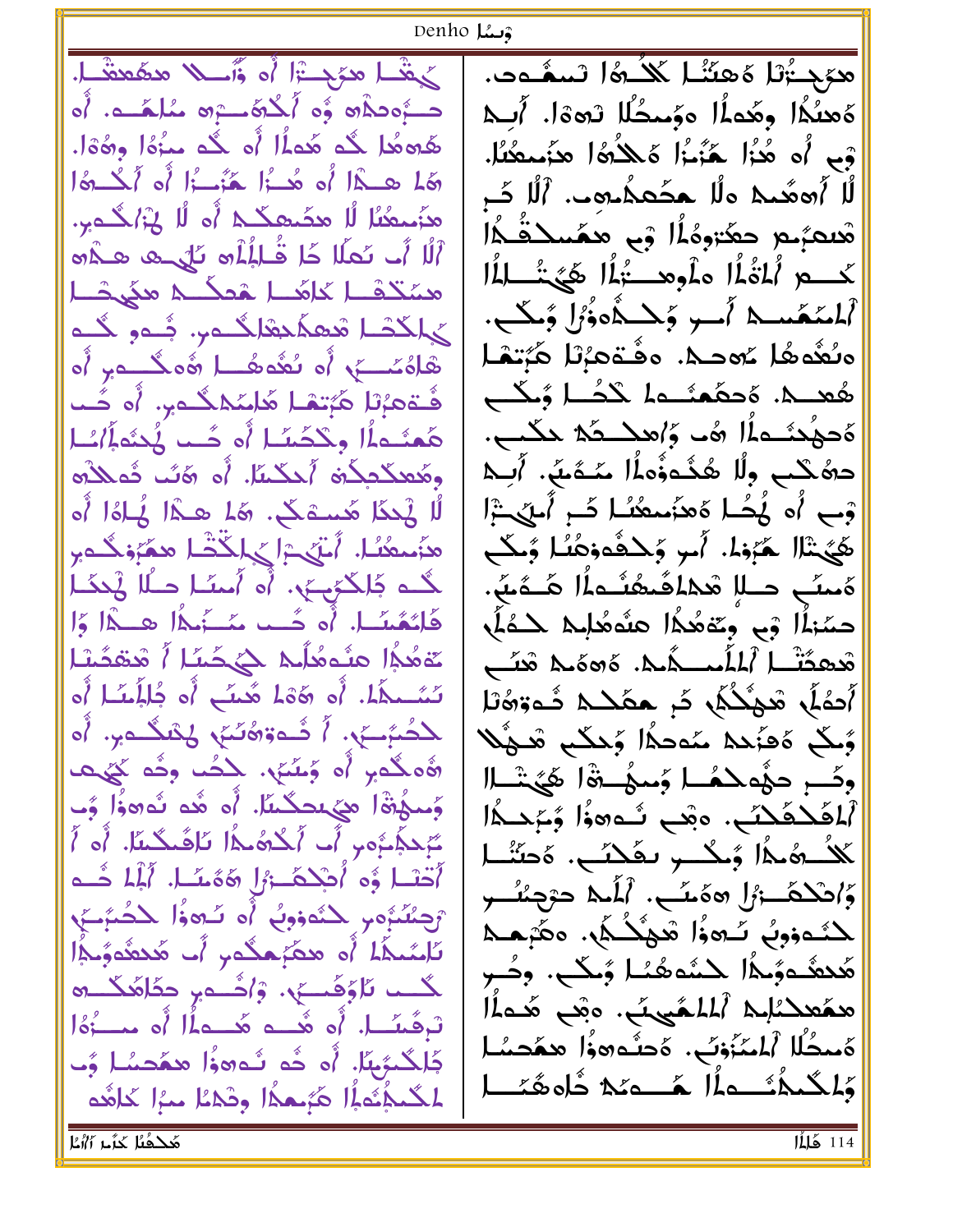Denho فلسكا أَحكُ أو وهُدَّمَـٰ لَّدَّمِـدًا هَجَّتِيَـا. أَه ٱلملَاحَ وَمَعَهُمْ وَدْوَاهُمْ الْمَسْلَمَا لَاحًا حَقَّفُنَا ۖ ورَهُمَنَا أَحْسَا كُم أَحُا حَقَيْنَا. حُم حَبِّرٍ وُّەممُا هَبُمُّا أَهْلَاڤِيَّ هِ مُحَمَّىلا ذُّەممُــا هَبُـمُــا ـمُاهُـنَــا. أُوجـــُرا كُــا مُبْتِمٌ دَوْدَنَّمَ حَقْدَوْهُمُا وَ30\$ كُلِّ ەدەئەئىدا ئە ئالگىروھۇيگى ئاتۇلمەير كَاتَبْسٍ همُسُلٍّ كَلَّىُ». هنَهنوَهُبَّ همَّسُلُ أَه أَلْحُوَّمَ، أَه صُلَّ هزَهزوَهُمَا هُ/هزَّمَبٍ. وهُدُّهمُكُ ومَنْتُمْ كَعُصُب أَه قَامِعُتُمَّا وُه مَّحْدَكَا وَعَتْلَ أَحْمَّدَتِمَّا أَبْدُوهِب. وَجِنُبُوهِ وُا وُبِكْسِ هَٰٓزُسَٰٓرًا أَه هُه نُهوَهُ وُمِن أَه هُنُدًا مُا مُنْكَل مُلْكَب ثَـــه%. وضُـــ لِلْمُكْــب نُهِ وَذًا. أَو أَبِ نَعْطًا وِلَٰائُب أَ هَٰقُتُوَا ا الْمَسْمِيلا لِمَاتَّةُ الْمُعْصَّنْدُ الْمُعَامَّةُ وَّصْل أَه ولًا ضُل مَّىمًىكَے وِتْقَعَكُــْمَبِر وَوَوَدُمُّا وَلَا مَدْهَدُتُنْدُمَّا وَهَدَّنْ جَاحَتَـا لَمَادَّتَـا أَو هُـْـا. أَو عَـاوُا هَّبُـِعًا وَّه وْنِسَبُومِ أَه حَصَّسًا. أَه وَّه لْكُمُلُ شَكْدُووُنَّى هُٰذَ*ـٰ*ا. مَكْـاوُا حفَّرَــرُهرِ أَه تَبْـفُـا دْهرَّىشْـهاا دُـا هَّبُـمُّا ووْنَسُا وَنَكْبُ هَجَنسًا هَجْعُدًا مكَمكَسَا. أَه ذُهسُلَلُـمْ شَا مُدْمَنِهُسَا. وبكسو منعنا حسَّوْهاً أوُحساً أُوسَهُ مَثَلًا هِـذَا أَبِ لِمَكْتُمْ أَسْتَمَا أَبْدَأَ مِنْ الْمَحْدَمِينَ الْمَرْكَبَ ھكَعلامَـُـــ وؤُوسُنُــالِـــا وُقصَّىــًـــ). هَٰزُهِهَا كَلا شَوْوِبُ أَو نَووْا. أَو أَهْل الْمَشْلُمُكُمْ مُحْكَمِلاً مِنْ لَنْمُعْ هُدِكُمِكْمِنْ، وهَنْاسُمْ أَنْ أَجَزَسَتَ أَنْ كَبُسْمَاْ كَلا غُووبُ نَهوُوا. أَكَا هَي مَكَمَدًا. أَو أَدَٰ;ًا هـذًا ودًا يُعَذِّ قَدا أَآتَك. وهُنَّه حزًّا وُعلبِ مَكْتُحًا. أَخْزَلُه وَّه كَحَرَجَهُ شَمِيْكُ. أَه وُمِيْتًا ەَھەُ : وَبِ كُشَرِ بْمَي أَسْرَى كَحِبْرَه كَبُنْهَا كُنْ مِتّْبَعْثُ كَنْ مُحْمَدًا وَّبْ شَـٰڡمَّٰفُ. ٯۏ۫ۛٯٮۢٮـا ۿۜڹؚۘٮڡؙـا ۏؙٮۛؽــڡ سَّمِنًا. أُوسِّهَ هَــا أُه أَهــزًا وَّبِ لَحَمَـزُهِ إِلَ كُرهُـه لـ حَملُه حَمهُـٰل كَـٰز حَمـزُه لَهُـٰل هَرِكِمِكُمْ وَلَا دًا هُـدَا إِنَّا وَهُــْزَا إِنَّا أَ أَلْكِتَ وِلَا هُــْهَ! إِنَّا وْإِحْـَٰٓا كَتِرْهَـٰا هُوَجَعْلَ وُهِ هَاجَكْتِرْ». أُوجَوهَا أَوُم أَه كَذَّبَهُــا مِنْتَــكَلِّهِ. أَوَجَّمَعُــا شَــمووبُ أَه ۇھھُائىةھە. ئەھُنُىل اُؤم كَكَىھُىل ئَــِرْهُ وَا مِدْجَمٍ. أُوسُوهُــا فُــوهِلْرُو أَ أَلْمَسْهَلْ. مُوهُنُسا نَسْرُودُا أَلْمَصَّهُمْ. تَحتَنَزَهَ وَ حَدِمًا هَزَىهِهَا دَعْوَيِشُمَاً كَمَعْنُــا هُــــوُّە كَــْتِـــوْ وكُـــراُا دًا معَصِّيد. ومَجْرَهكُم أَحكيتُم أَه هَّبُــِهِـدًا حَسَّرُهِ أَلَّا مَكْـزَهُٱلْ هَــُهَـصَّب تُــدαوًّا وًى يُنشَــدِلِّـرَّەرِ همّىنىــا أَه وُوِئَت حَكَّــوَّى شَــْ1,9 وَيُـَـدَّــدَاْمِ أَلْحُمَّسُ. أُوسُعَدا قَاحِدُنَا وَا وَسَعَدُومِ ھمُسُل كَلاُسَّ. عَمْدُل هڪُنگَبُ وَٱعۡكَـٰ ٱلطَّـٰمَـٰۤا هُوۡ، أَو شُـٰه لَا شَـٰٓهِ

مَحْدُمُا حَرَّىرِ ٱلْمَا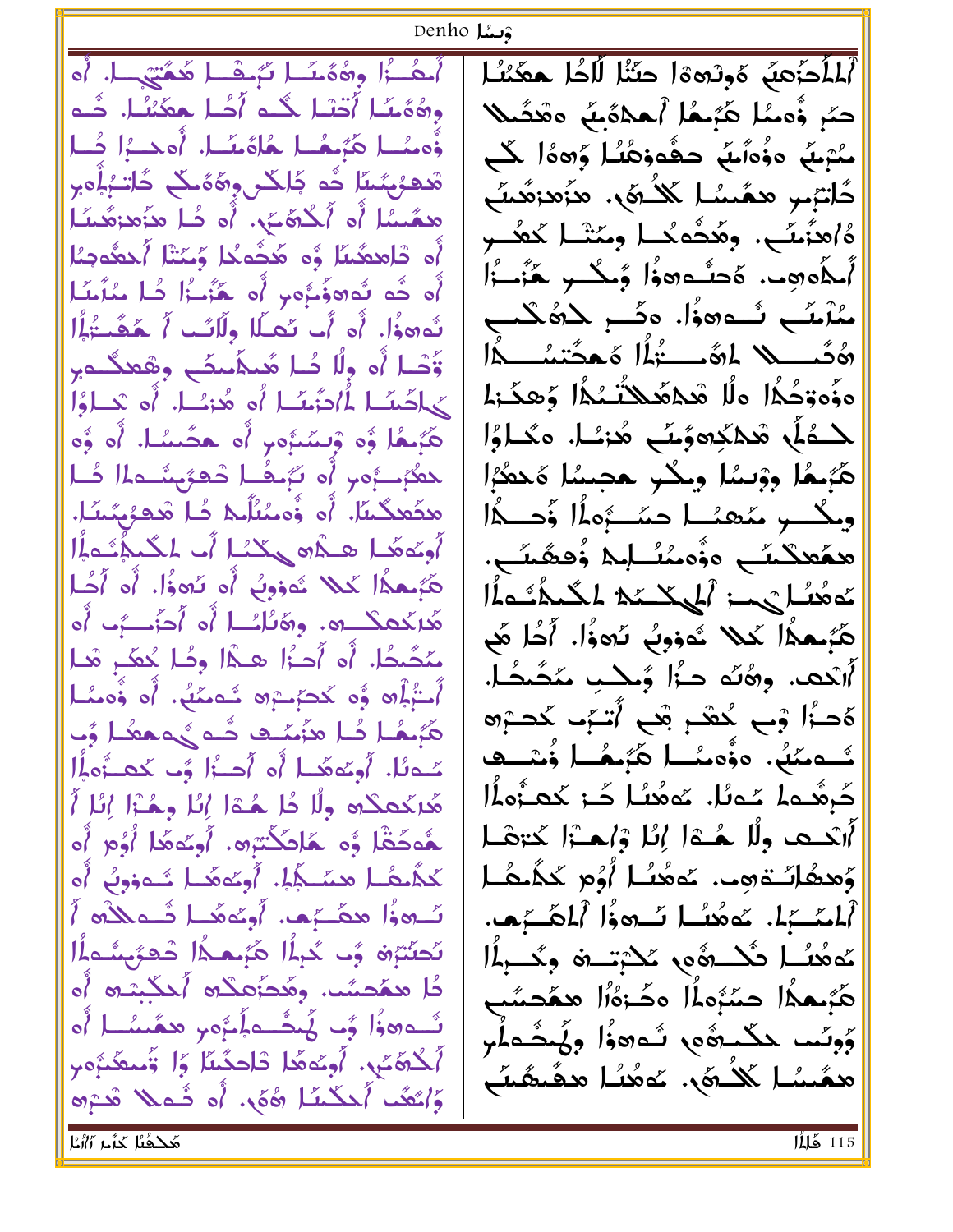ۋىسگە Denho وسَكْمِنَا هُوهُدو هُزَيَا. وَيُحوذَٰذَ أَو لْتَبْسِعُسِ وُاهُسُلِيمْ تَـ300 مِكْتبٍ. لْكْسَّكَ ضَهْلِكْخَايَّتْهِ ۖ وُعِدَّمِعَةُدَمَّامُ مِّهِمِ. ەڭلاشتېم ۇسۇسى ھۇھُىسىر ھُزئسا أُه همَّزَو كَنَقْمُكَمِنَ مَّ هَعْشُمَلًا. أَه مكْنَكُمْ هَدَٰا أَهْ مُنْقَدًا أَهْ مَُدِكْرِكُمْ ۇھۇمھ*ۇش*ــەلمَر. ەھَـــۇو ئىكقىقــىگې هَا ﴾ هَٰذَا هِهُعَهُمْا وُبِ سَهْيَنَهُۥ أَوْ وَب دەَ ھُنْـــەلُمْ أەھكـــــە گــــــ وَ مُـــــــوْا يُحبَّــولَمَا. أَو هُـمـــوَـمَــحٌ وتَوْنَسَـــا أَ ەزْمىھىدا ەَھىزُەھە ەم*ىل*زۇ كىي شىي<br>مەشىل ھۇسىزا ەھْسەەۋال وَمىۇسىدال فُءةَبُنَبُومِ أَ هَبْتِمْـا. حَضُــٰ وضَـا كَلّْعُسْمًا يُـٰٓةًا أَه وَا وُهدُــٰٓٓ;ا هَقْسًـا هِ أَحْثَمَاًا. مِمْتَدًا كُمْ لَكُمْ نُؤْمَةُ أَ وهْدِيُّ;ْا وِلْا جَاعَنَا حَكْدَنَا أَبْ هَـٰدِهَجْدَا وِقُومِرْتَنِي هَزَتِهَا. أَحَطُّا وَحِسْرِ حَذْءِا وًب مَحْشَــوَبْ\$ا. 5َسْـا وِمَحَمَّحْدُه كَبِ لْمَثْلُ دَوْدَتْوَا حَقَتُلْ. لْمُلَكِّنَ هُكُـــلا كُـه حَقَّيْــرُومِ أَو هَزُــهُــا. أَو وَوَٰقَـنَـٰا ولُا تَعِبُدا هُــوهَٰحِدًا وهُـعَــدُ حَنَّـٰا. ݣُوبِ هَزْــزُٱۡـد هَـنّـلَا هَبّتهَـا أُو ٱتّْنَـل 6ه وهَٰڪُلُّے ڪَنھُـُ؛ وُعُـُــرِ هَٰٓبُــهُـا. مَحَّتَّكَ أَو فُـوجَلَاهِ أَ مَبْصَبَ أَو أَ وتوەا كىر مەنىزلىد ھىتىلا ھەتھا كَاهُتْكَسِّعْ، هُوَ، ݣَـــب وُسِّــا وُب ەَحتَنَّا مَحَّتْحَا. ەڭلاھُەر مَتْلَ وُكِّي هُذُه أَسْبَٰرٍ. أَو شُم صُوهًاهُ! أَو ذَكَٰا أَو ەۋەكتُى تەۋەر كىنىئىا وھُـنُەلُر. وثَمْنُــا حَمَّـئَــا وُبِّ ثَدِيْمَةًـــرُهِ أَب كَحَمَّعُط هُو وُّحُل كَومِبُّساً وِهْلِلَّكِلَّا هِمَّحَمَّــدا وهُــب هِعَنْــا. أَو هُوَّيْنَــا وُمكْرِ هِمُكَسِدًا وِبْعِ حِكْنًا. تَعِدْةَا وْحِفُكُمْا بِكُنْكُمْا لَكُمْنَا كُمْ وْسَنْتَوْمِهِ. أَبِ بَعِيلًا وُإِيًّا حُبٍّ سَيَبْدًا وَا آتَيْنَا. وَحِيكْسُما أَقْسا تَسَاؤُهِ بِدَيْسَاتِ وُاكُمْ حَثَّمَكَ إِنَّمَا فُوَا حَكَبْتِرَه. أَه وًىكْــرِ هُــا ووُنّــت أَبـــا حـفُوحُكْـا كَلِّهُــا قَتَمْــا وَا هُبْتُمُـــزُورِ. تُعَمَّنُـا وَاْحْتَسَا وِلْمَسْنُوهِ لِلْحَكْنُسُ أُمِسِ لْلْكَعْدَاءُم وَحْدَى مُدَاًّا. أَن أَمثَا أَن أَ حكَّةهوب وكمع قتمًا وهَبَّتمْا وُحكَّب كَتَبْتِيَ هُدهِهَمَا كُدِرٍ هُدَمَا أَه تَفْــوها الووْكْـــو حسَّــرُّوماًا. وَسَنّـع لَمَامَوُنِكُمُّا. يُحْسَبُ كَاكُنْتَ وَمِنْ أَنْ يَحْسَبُ ەڭئتې ئۇھە لگو ھُەھسُل ەلمُەۋىمُا وُّەمَئىرُەم أُەھَرُى**مُ**ا أُەخرُا أَە حَثَّەخَلَّاص ەلگۇمو كەلۋەمئو ھۇمگا. ھگاھ تحجنوا وْسِمُا كِلْمًا وُوِسَّى بِمَعْ أَحَا وِثُوهِوْا. وِسَكْوَ حَرْسَتُهِ كَلَّهُ مَنْ وَحَسْفُوحًا وِكُحْدَاً أَحْكُمْوَهِ. ثَمِ أَحْكُوهِب هَٰكُمًا أَمِرٍ لَكُمُوا. وْݣَالُ وَبِعْعِلِلْ ثَالُهُ لَمْ أَوْقُو أَحْكُوهِب د مَحْدَفُنَا حَزَّمَ ٱلْأَمَّا  $\frac{1}{2}$  فَالْمَا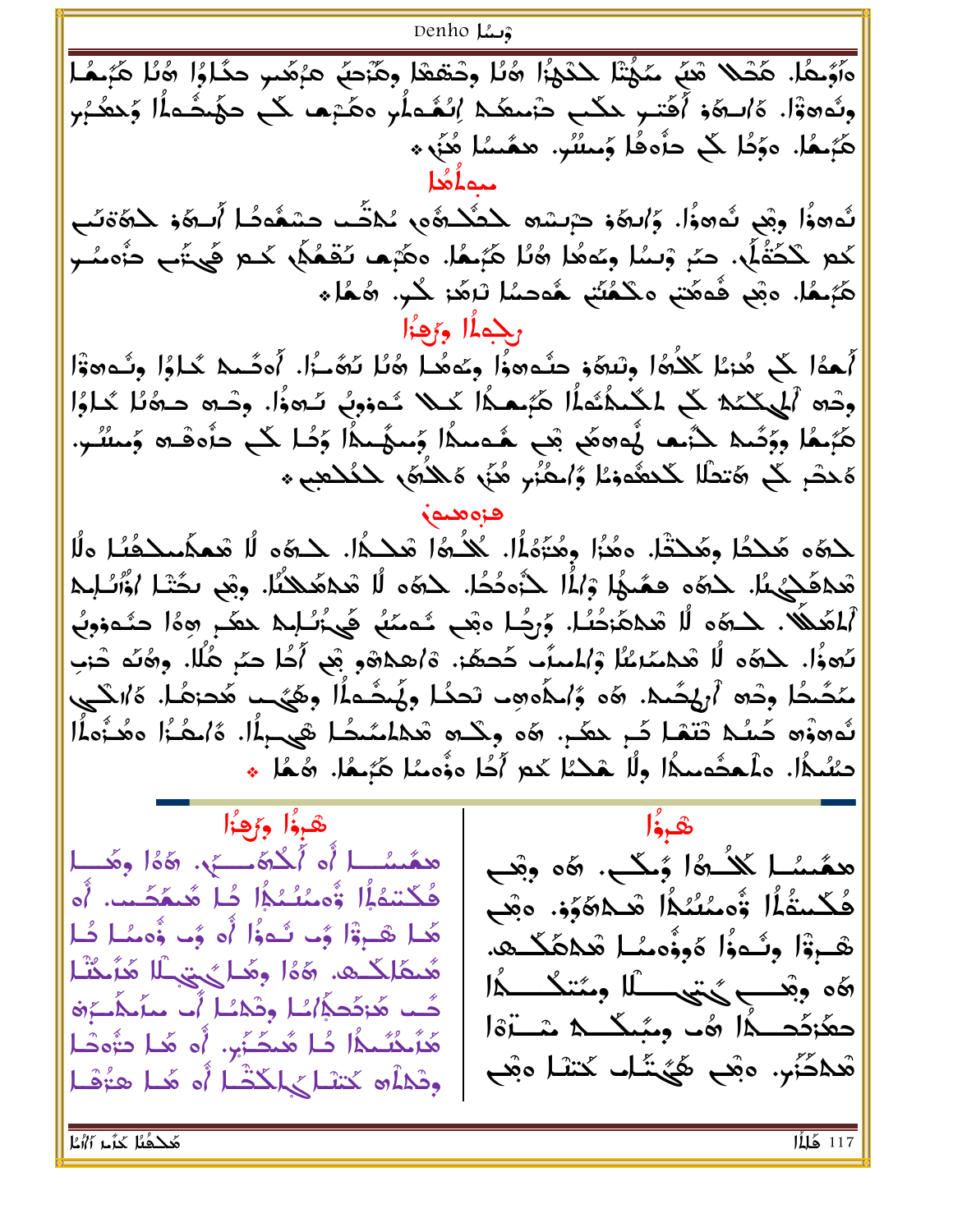مَحْدُفُنَا حَزَّىرِ ٱلْأَمَّا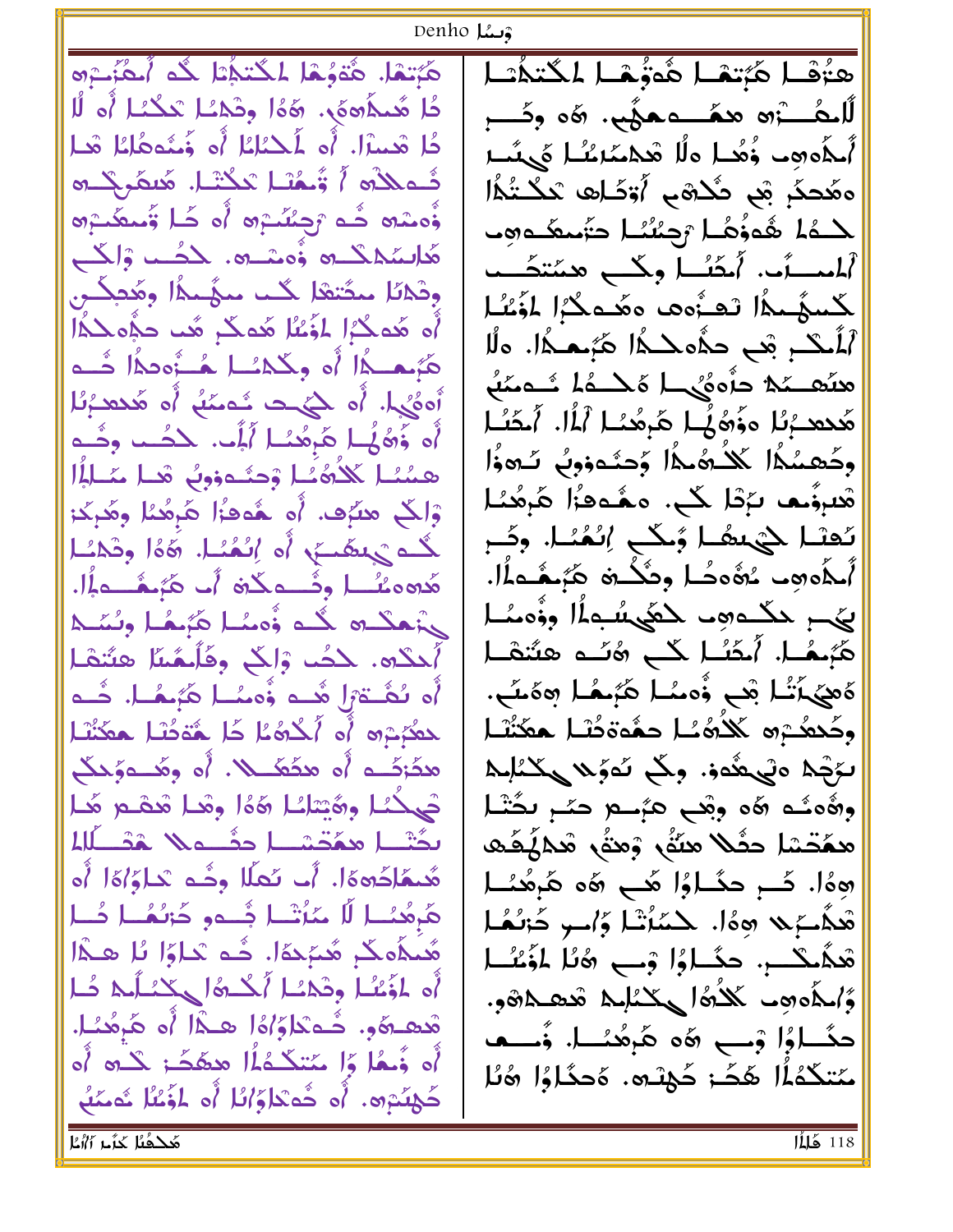Denho قىسلا هُسة/كُلُّه مُبَّ رُوحُنَا لَكُلُّهُ ثَنْقَنَا أُو لمُؤْمُّلُا. شَمْمُّلُ مَدْدُه حرْجِحُـل حَدَّتْهَـل حُلِّهُــز. وهَيْلَيْل أَو أَهْــزُل وَالْحُــرَهُ! هَوَا كَمِ أُهَٰذٍ. وِهُنَه أَهِنْزَهِ وَلِلْكُمُّا هَء وهُكَـــلا أَب سهُبدَّاــــْرَه وُه خُلاَعُــا. وِهُقَلا سِهُبِدْهِ وِحُلِّعُا. حَذَّاوُا هُم كُــوْدَارُاهُا أَو هُرِمُنْــا أَ مَكَلاتْــا أَو أَ هُه هُرِهُمُا هَٰلَاتُا وَتُكُفُلُا آهَٰذٍ هِهَ تُبِينَا اهْزَهُ لِللَّهِ كَالِكُمْ هُدْكُرْءَ هِ. أَهْ أَحدُّےمبدًا كَنْدْ هُنْدَكْرُه. حَكَاوُا كَــوبْدَارُانُا أَو لمَوْعُـُـا أَو أَكُــا مُحمِّدُــا هُنُا لمُؤَعْبُا. أَحُـا بْعب وُهمُـا أَآتَــع. هُدِكُمِكْمِ وَالْمُسْلُمُ أَمْ أُجِّنِ وَالْمُسْتَرَبَّ وهُنّه ثَــٰٓب مَنۡصُدًا وَتَـٰه أَرۡلِحُــٰدَ أُهْمَكُنْدًا وْاْدْهْ وْوُسُلْ. شُمْ تْبَارُاهُ! أُهْ حَدَّاوُا وَبِ 6َه هَٰٓبِعُنَـا. بَهْجِ هَامِّفُ هَ بِمُعْتَمَلِ الْمَسْكَمِينَ الْمُسْتَمَارِينَ مِنْ الْمَسْتَمْسِينَ مِنْ الْمَسْتَمْسِينَ مِنْ لَكْعَيْهَمْا بْمِي أَمْلُوا وَُسُمَا وِقُرْمَه أُهْيَ وَهَـــا هُـــواً لِمَوْا وَمُدَهمُــا وِهُـــْرَه لِحْشِي إِلَّا وُمُحَدَّدِهِ. حَذَاوُا هُ لَا لَمَحْتَلَا. لْكُنْشِّي إِلَّا وُهِ أَنْجُدُونَ أَو ذُورَاوَانًا هكَتْنْدَا هَدُهَ وَّهُمُّا ٱلْمَكْرُهُمِ كَحْمُدْرُهِ. أَه لمُؤْسُلِ أَ هِجَنْبَ لِ أَه أَ يَ هُ وَذَا حذَّاوُا هُي هُو هُرِهُمْا كُودِهُا كُرِهُوما محكَرِهُما هُم حَمْدَتِرْهِ. هُـم تَحَاوَاهُ! أَه أَلَمَا حَمَلا حُداً مُحْمِينًا هِءًا حَتَّمِعْتَا هَرِهُمُا. أُهفُوصُهُ أَحْمَعْهُمْ وُهِ قَالِحُب وفُــْزَه هَحكَـاوُا هُلُا لمُؤْسُّـا. وذُهِسُــا كَلِّكُم تَكْبِعُل مْسْآرَاهَ! كَتَّبِـهُنَا وِهُـْتِك. هَّبُعُلْ هُدوِيْدِهِ هُوَ وِجُرِهْبِدَاْلِ وِجُدَنَا أُه شَــودْارُانُا أُه اذَنْـُـا. أُه ذُومُــا هتْبِ كَــلا فُـهْــ30 حَفَّـاؤًا وْبِ ۞ه هَّبُـهُا هُدَرِّحْكُلُّه أَسْكَلًا وَخُدَهْقَلًا وُب هَرِهُمُـا هِحَـٰ;1أ وهَسُـا هِـى هَلاَتْـا عَائِلِ نَسْمٍ جَبِيلا فُهُوهِ. شُوعَاوَاهُ! أَو ٱلمَنْـزَلَمْ هَحكُـاوُا هُلَا لِمَّيْـَا هِزُهْـا هَرمُدُا. شَعَزَا وُمَعَينًا مَجَاهَلَاتِيا جَزَيْرًا. حهَ الله عليه المُحَمَّدُ ( معتفَّر ). أَهَ شَـهِ ْدَاوُاْنُا أَه لِأَوْسُـٰا. أَ هِتُوْسَا ضَـٰا يْ قَدْمِلُه كَسْمَرُهُ وَالْمَحْمَدِ وَالْمَسْمَاءِ فَيْ حَمَّنُا أَهِجْوَهِم حَبْ هُكْلُهِ وَٱكْلَ هَمَّنْا هِمُسَّب خُومُاكْتِرُه وُوَأَجَل خُو حِدَّاوُا هُـبِ هَ٥ هَرِهُنـًا. هُـزَنُـل لَــدُـهُـل تْحَاوَٰاٰہٗا اُو ھَٰرِھُنُّا. اُو ھُزنُّا جُزْھُـا هْدِفْ هرْجُرُّلُلِهُ هُرُّەهمُا هُشَّ رُوهُا. لِكَعْنِوْ حَبِّضًا هُمُعَدًا. أَو خُوثَداوَانُا أَو هَحكَّاوُا هُنَا لمَؤَعْلًا. ؤُحقه وحَلَّاعٌ: هَ٥ لْمُنْنُا. مُنْقُرُه وْحَلْكُ 66 أَهْ أَرْهَا فِجْل لَمُنُـل هَـٰهُـٰدِـُدُـل كَيْــه هَٰنُـل وِشُـهوْوِبُ هُمـــَزِيد. ۞ هُم وشــُـدوبُن أو سَــدووُّا هُعيْهِمَا. أُوسُعَما لِهُ: هُدَا شَدْمُ اللَّهُ أَ تكفكل لمعقف لمنمضه بصنهكفكا قَاشًا هِجُنْزَا. أَه مْحِرِيكُب شُملاً هُ أَ ەتكىلاھ دېگىۋە كەشل مەتتىگا كَقُبْهِ أَحْضَيْجًا أَن هُوَجْهَهِ أَصْحَ

مَحْدُمُا حَرَّىرِ ٱلْأَمَّا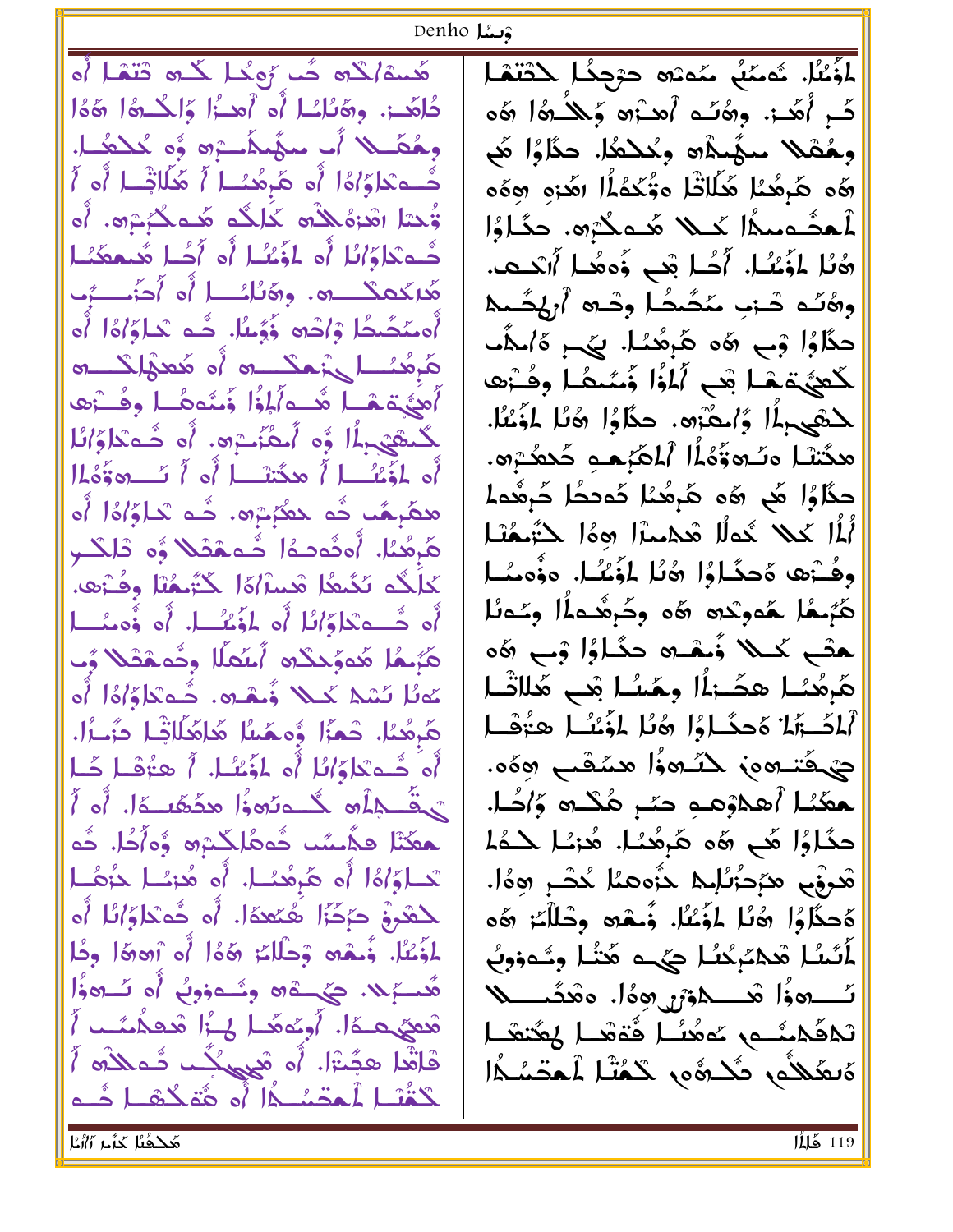Denho فلسكا تْبَاوَٰانُا أُوهِمْنُسَا. أُوهُوَيَا تَسْبِرُ أُو ەھْمكْتْھَــا. حَـنَّــاوُا ھُنُا ھَـصُـنُـــا صَحْعًا وضَمحْلُوه أَ مِثْلًا وحُمَدٍ حَيْدُهِ عَمْعُلُا بِشَكِّ خُزْهِ صُلَّى وَهُكْدِهُ مِنْ مَنْتَبَلَّ وشَوْوِبُ أَو سُووُل أَو ٱالْحُبا شُوكُلُو وتَكْتَبَ تَهْبُ شَدَوْوِبُ سُلْدَوْا دَاْبِلا ٱٰٓٮؼۡڞؘۘڬٳ؋ڡؘڎؾٳ؞۩ٞۅڝڡؘػٵ؋ۿٵ۩۠ٞۄۦؿٮػ۠ؽٵ حَكْمَ حنْنُا ومَحْنُا. عَممُنا ٱلمزفَى هَء كْتِسْكَدْكُمْ وْمَسْدَهْ لْكَيْضًا لْمُتَكْتِبَا ذُهُا رَبِّ أَسكُتْا وتَعْشَا حَعَنُا وَدْنَا وهُسْكُ كَامَنْتْكُ وَحِكْمِكُ \_ فَ أَبّ لَحْشُـووُهِ10. غَمْعُنُـا رَجُـا ھِوُا ھَو حُدُّــووُولُمْ10. أُوجُوهَــا 50\$ ولًا دُــا لُا مْدْكُحِثْسًا وتْدْكْسْبْ خُلْبَتْسًا. هْدِكُــنِي وهْدِكَــنِي كَلِّأَتَــبُذًا وُهكُـهــزًا. ودْهِزًا. عَمْعُلُل حَدًا. هَقْحْلُ وشُوْوِبُ أُوعَهَ مَا أَبَلَ حَيْجًا خَذَتَا ا وَحُدوبُ ٱلمَّا ۞ه وكم ٱكْل هؤْهمْا هُمْعَيْمِ هَٰهُا وِكُمْ ةُأُهُا ةُؤُمِنُا ئُـا مُعْيَىٰ أُه ەقىمكەكسى. كەھُلا كْمَلْمْكْس كَىمْتْرە دُامُعَهُّمًا. أَوْمُوهُا إِيكَ أَوْ أَعْتَبُوهِ وُهِ هُذَا كَلِكُ هُ هَٰتَا. أَو حُمْكُ هُا وهُنْسًا كَمِلًا هَتُما. هَا كَمَلْهُمْ لِهِ هُعطْكُلُّه شَمَعُهُ. أُوصُوَّط 66 وحُلُّف كَحكْـــرە شَـــومَنْبُ. مُوهُنُـــا رَهُو وِلَا سَمِّب كَاهُمَا سَجُنْمًا مِكْسَرِم كَلِّيهِ. سَمُّةَ كَمَّ سَّهُتَا ٱلْمَذَّف. وَسَنَّوَ المصنعين مستوج مست المستمر أَلُّهِ ۚ بَعْيَ ـ هُـُمَـٰدَّةُ | وَٰمِـدَهُمْ اُ. ۖ مَـٰهُمُـٰ ا وُحِسِنُ حَمَّا. أَوْجُوهُمَا خَعَّمَا إِلَيْهِ وَا تَحْمَدُ 1 نُدُوًا لَلْأَهُ جَالًا حَيْجِمٍ هَٰنَنَا هُبِ لْمَدْهُدُا دَيْءَه وَهَتْدا. شُـه لَحْفَزًا أَه لَّكْتُمْ مَكْتَبِهِ الْمُسْمَوِّهِ الْمُعَدَّ هُدَدُوُا لَمُسْدِئًا وْمِلْعَكْلِهِ مْعَـٰدُهِ لَّهُ أَرْيُحَـٰهُ مَـٰهُـِمَـٰنَا فَيُحِيَّـا لِـٰـُـمَـٰدُنَا كْتَخَاجْبًا وْمَجْزَجْدِهِ مُحْبَ مُحَمَّدَوُنِكَمْ ا وْاٰماْ! وتَحْشَرِ مِىكُـٰهِ الْاَحْكَـٰٰهَا! ۞ت أُوعُوهُما فَزَنفُتَ أَنْ (هُنهِدَنَا) هَقَبْرًا وَهدًا: هَبِ هَدهُـــهوَبدُا. عَهمُنَــا أُوحُوهُما مِجَعَمِلا حَسِمًا لَحُث سَجِئًا ٱلْمُكْتَبِ ٱقْتُلَا هَقَىـتُٰٓاً وَحِكْــةُ مِ وَإِلَىٰ وَهُمَّـــمْ هُـٰتِهَــدُ أَو جُبِرْتَـــمِ تَعَمَّقَتِ خَةٍ هَكْخَا. كَتَمْ قَالِمًا هَقَسْرًا وَاحكَمْتُمْ سُلْلُوهَا أَصَرًّا وُو وُ/ووكم: كَمَعْنُــا الْكَســوِ هَـٰٓوْقَــا هَٰكَكُلُّ كَاهَٰدًا هَفَسَنَدًٰا وَهُدَوْا كَنْهَ هُــوُهُنَةُو وَســرَه ۖ لِكُشُــوقُومِ أَدْهِ. أُويُوهُا تَاسُبِيهُ أَ هِزُقَا جَا هُقْوُهْكَ كَمِنْكُمْ وْسَلَّاكُمْ وَمُسْتَرَاتِكُمْ وَمَا وكُنْ لَمِثْنَالَ بِشَبْهِ كَحْمَدُا. جَوْمُبَارِ هَدُهِ حَتَّوَجْهِ (حُدَوْدُهُ). لِكَذَّبَيْهِ هتعكِّلِلَّه وكلِّعًا حَيْتِهَا تَسْمَ كُم حَقَّةً إِ. أَوْسَقَطْ هَٰلِكُمْهُـ ۞ أَ حَتَّوَهْـ لَ يَّــــتَمَعُدًا وَٱلْمَالِ وَسَيَّـــــــمَّا لُّاوُم.

مَحْدُمُا حَرَّىرِ ٱلْأَمَّا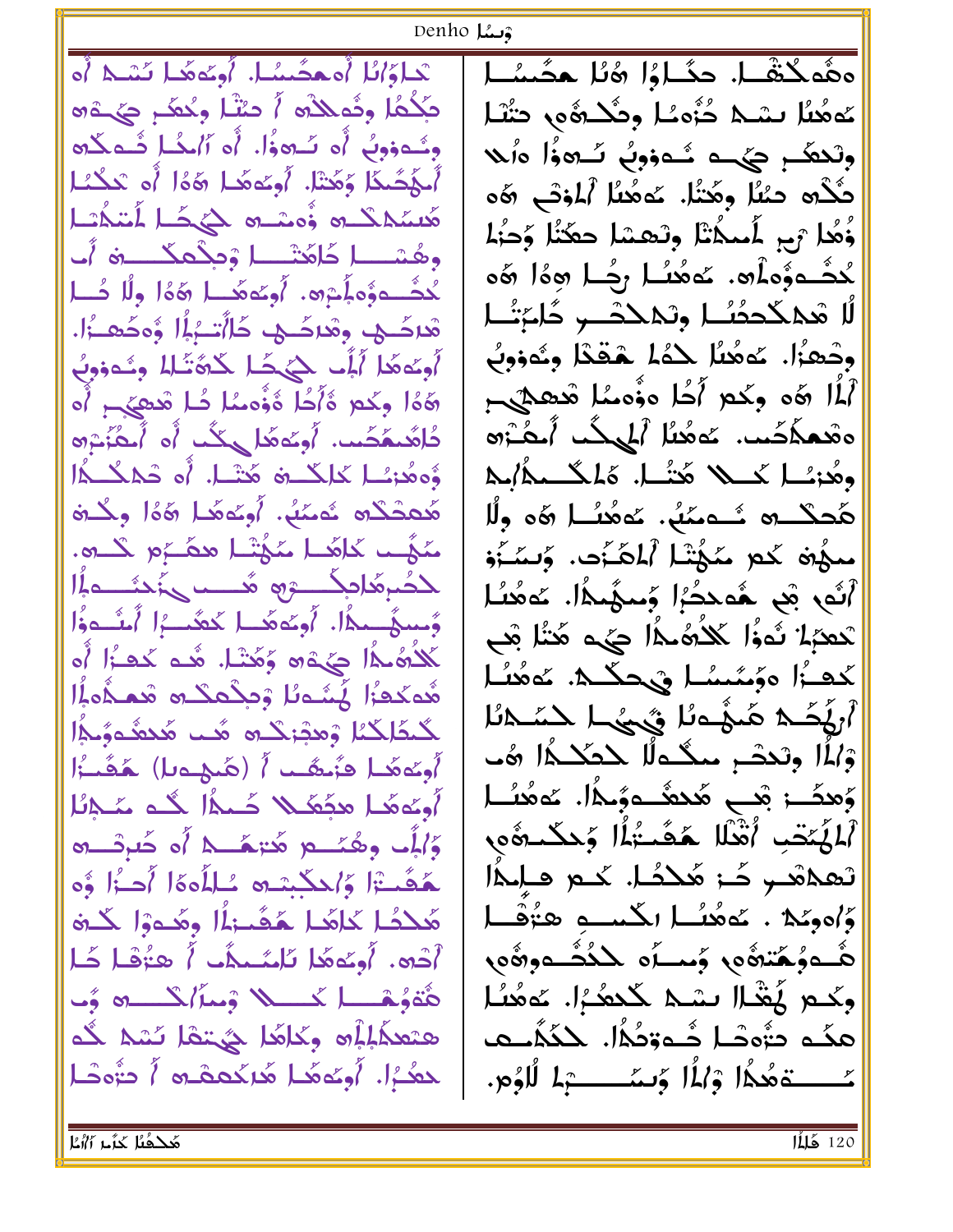Denho فلسكا خُووَدُمُ! لَكُم حُكْمَدُ أَوَّا حَدَمُدُوا وَ*ا*لَمُت غَمَعْنَـا ٱلمزشحــهِ حعَنْـا وهَـحْعَــهُ وْهِيَنَّكُمْ لِلْوُيْ. أُويُوهَكُمْ أَيْتُحْبَ أَيْ هَيْسًا حَدُّه، مَكَلُّاه وَحَٰ; أَحفُ وَهَقَعَهِ وشَــدووبُ كَــــلا وتَعَنَــــلَا أَحتَـــده أَب لْحُدْهِكُمْوْرُومْ، مُوهُسُّل كُـــلا وِلَٰل تَعْكِبُوا وَتَعْزَكُ مِهْ كُمْ أَصَنَّوا وُحَصَّى. هَيضُــزه ۖ دُنُفُــهِ أَل وهُه وَيسْــد وَوَكَسَنُكَ أَ هَٰتَنَا كَذَٰهِ وَيُسْدِهِ كَمِلًا وَلَٰا للسوةُ مِ. مُوهُنُسا مُبِسَّا هِعَنْسا هِهَيجَرْوْهِ لَكُنُزَهُمْ إِلَّا وَهَٰهُ الْمُتَبَالِمَاتُو. ەئەھْتوسە ۇھىسى ئىبە ئىمەۋا. أُوحَدَهُـا دُـا هُدْءُبُـا أَبِ حَهَّنَا دَّـا هْعَمُا ذُكُرا وَأَوْحَقُـٰهِ أَلَّا وَوِئَـٰتَ كَـٰلًا تَهُ تَزْتَهُ وَرَبَّ أَكَّــهَ أُوتُــوهُوَ كَــب خُووبُ. عَەهُنُا نَـزِهَ: عَعُـا مِعَدُّـٰة عَـا هَعِمًا وُبِ أَوُحِقُولًا وِهُدِهُوَكُو كَتَلَا ەئەۋەلما ەڭگە ئىلا وكتىل ۇنىشى يُّەوْوِبُ. أُويُەهُدا لِيُزَا هُدىتوْبِت أُه كُسْرَ أُه أَ هَخُفْتَدَا أُه أَ نَهَ وَّهُلًا ۖ شَمِكْهِ أُه هِكَ; أَلَيْهِ حُزُّهِ حَقُّومٍ وهُبْهِم أَلَيْمِهِ حنُنُا وَا هَٰتِنا. وِنَسْمَ أَه جَاجْجَمْبِهِ أَه كَحْمَٰتِرْ». مُهَمَّىُـا نَعَيُّــو هُوهَـا. معكَرِهُما كَلُّهُ هُـمْ لِعَقَّرْتِهُمْ. أُوسِّهِ كَلَّ عَەمُثا بِمُكَبِّبٍ كَلَّيْا. عَوْمُثَا بِمَكَلِّهِ وهُيٍّ هُدهَا. أُويِّدهَا وْهِعَجَبٍ أَيْكِيًا. لِلْبُعُبِينِ. يُوهُنُبِل نَزِفُوها أَجُدْبَار. أُوعَمَعُه وَمَعَكَلِهِ أَنْكُنَّفُ أَوْعَمَهَا أَلَّا وَعَمَدَ كَمْمُنْسَا بِكَشْبِ رَوْهِ هُسْلًا. كَوْمُنْسَار وْهِيْهُمَا أَهْدُمُا. أُوهُوَهُما وْهِزّْهُمْ: ىدۇلگا ئىم، كە ئەھئىل ىكى تېر رُهُ مِمُحلا. أُوسُوَمُحا وَهِدْهُ لَلَّهُ شَمَّ إِنَّهُ . كُدكَرِمُا. مُدَهُمُا نَدوْا مُدبُ. مُدهُمُا أُوعُوهُا وْهِكْبُرٍ خُوصُرْا. أُوعُوهُا وهُووْا ىؤەر ھُىڪًا. كەھُلُّا تىپ گھگەھ. عَّهُ. أُوعُوهُا وقَدْفَهُبْ هُدَدًا. أُوعُوهُـا غَمْعُمُا بِيهَوَوْ رِجِّيْئَا. عَمْعُبُا بِكَرْجَبِ وڤدهوِّب مَنْحَقَّدَه. أُوتُوهُما وْهَدْهُوُوْ مَّيْبٍ. مَعْمُلُمْ سَيِّيْ ادْنِسْا. مَعْمُلُمْ رِهَٰىْنَا. أُوحُمَكَا وْهَكْرِكْمْ مِّيْسَا. أُوحُمَكْنَا تْݣُوسِمِّيب هَٰلِلْكَـبِ. كَەهُنْسَا نْــزَهْ! وْهِيِّهَا آَجَّتُـا. أُوعُوهُـا لِــُزَا وْهِدِعَهِب أُؤْهِنُا. عَاهُنُا بِمَيْتِ مَاهَْتِاهِ. هَٰلَائَـب. أُوعُوهَــا وهُنجَـعَجَــعا أُؤْهِنُــا. أُوحُوهُما وْهِجْهِهَا سَاهَٰاتِ لَا. أُوحُوهُما مُعهُنُا بَرْهِــرْمِ وُبُـابْـــلا. مُعهُنُــا وْهِزُهِدْزُهِ وُتُبَاتِيهِ. أُوعُهُمَا وْهِكْتُهَا بِمَّتِهَا مُحَقَّدَهَا. مُأْشَا تَسْرُهِ سُحقُوم. أُوسُعَدَ مُسَحَّمِعُب شَمِيلَةِ ۖ كُلُّهُٯ لكُتْلِ وهُرْكُلْ. وْالمعدَّقْب أَبِّدَا إِسْتَرْلَا. وَكَعَّدَكُتْ أَرْجَعَهُمْ كَيْتَعَالَمُ وَ هَكَّتْـرَهُ مِ هَرَضُـصَـ حَيْكَـُـلَ هـزُوُّا أَه تَقْفَ جُمْ رَجْبًا أَهْ هُزُوَٰٓإِلَهُمْ. أَهْ وَّىكِدُّە، ەقْدِيْكُدُوْا كُر كُعْرُجُزْنُمْلَا كَالْكُمْكَا شُعْبُمْتُوَبُّدُومِ أَبِ لَمُحْتَمِمُو

مَحْدُمُا حَرَّىرِ ٱلْمَا